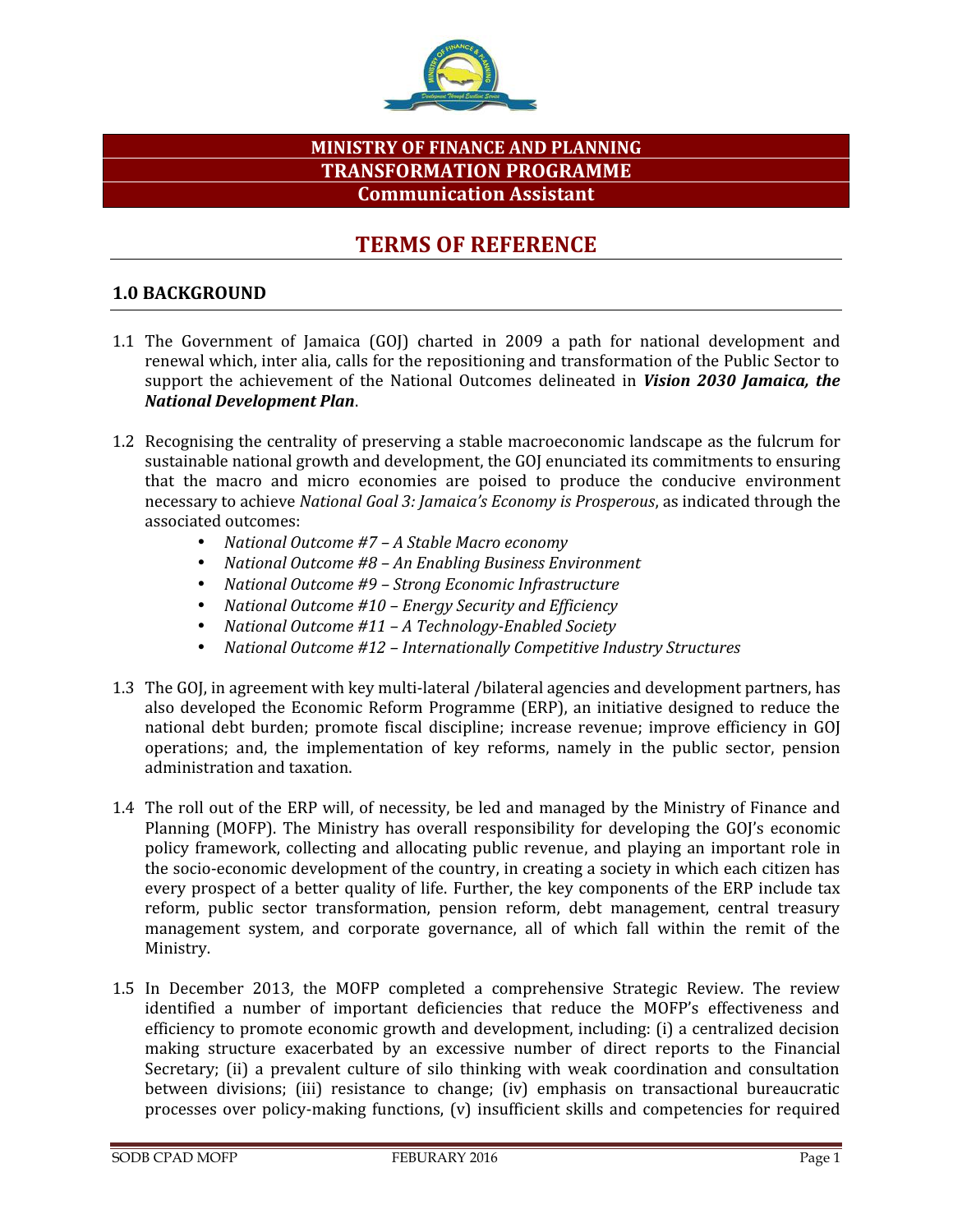tasks such as economic analysis and forecasting; (vi) prevalence of cumbersome processes; and (vii) unclear roles, duplication of tasks, and functions overlap.

- 1.6 The strategic review also provided a number of recommendations to address these deficiencies and improve the performance of the MOFP including: (i) revision of the vision and mission of the Ministry to focus on the creation of the environment for sustainable growth in Jamaica; (ii) organisational restructuring of the Ministry to better allow for the achievement of the above strategic objectives; and (iii) enhancement of work processes and systems. In addition, recommendations were put forward to address deficiencies identified with regards to: (a) *leadership and accountability*: implement Accountability Framework and increase focus on strategic management activities; (b) *decision-making structures*: reduce bottlenecks and increase responsiveness by reducing the number of reports to the Financial Secretary; (c) *people*: build capacity to ensure that critical activities can be performed; (d) *work processes*: carry out a business process reengineering exercise to eliminate duplications and overlap; and (e) *culture*: reduce degree of "silo-mentality" by establishing new units that merge common functions (e.g., monitoring) that are currently duplicated across units.
- 1.7 The MOFP recognizes the need to realign its organisational structure and machinery to improve the efficiency of its operational management and internal processes, and to strengthen its policy-making and implementation capacity. The MOFP therefore must be transformed to better facilitate sustainable growth in the national economy, effective regulation of the country's financial institutions, and the cost-effective delivery of public services. As such, the Ministry has embarked on a three (3) year Transformation Programme.
- 1.8 The objectives of the Transformation Programme are to: (1) make the operations, machinery and internal processes of the MOFP more efficient; (2) improve the development and execution of policy associated with public fiscal management; (3) improve the policy making capacity and, in particular, strengthen institutional arrangements to analyse and formulate economic and fiscal policy; and, (4) develop the relevant organisation structure, culture and accountabilities required for sustained operations of the MOFP and execution of its strategic objectives.
- 1.9 The Transformation Programme has three (3) components that will:
	- 1. Re-organise the Ministry in line with the Value Chain Approach to enable the effecting of core responsibilities that can lead to strategic success;
	- 2. Build capacity within the MOFP to enable the transformation to a High Performing Organisation; and,
	- 3. Develop, implement and sustain supporting change and culture management programmes and initiatives to support renewal across the Ministry.

# **Component 1 - MOFP Re-organisation**

This component supports the Ministry's organisation restructuring. Main activities include:

- Develop a comprehensive three-year implementation plan for the MOFP Transformation Programme with assigned responsibilities, cost, timelines and milestones;
- Conduct a business process reengineering exercise to eliminate red tape, merge duplicating functions and eliminate redundant and unnecessary ones;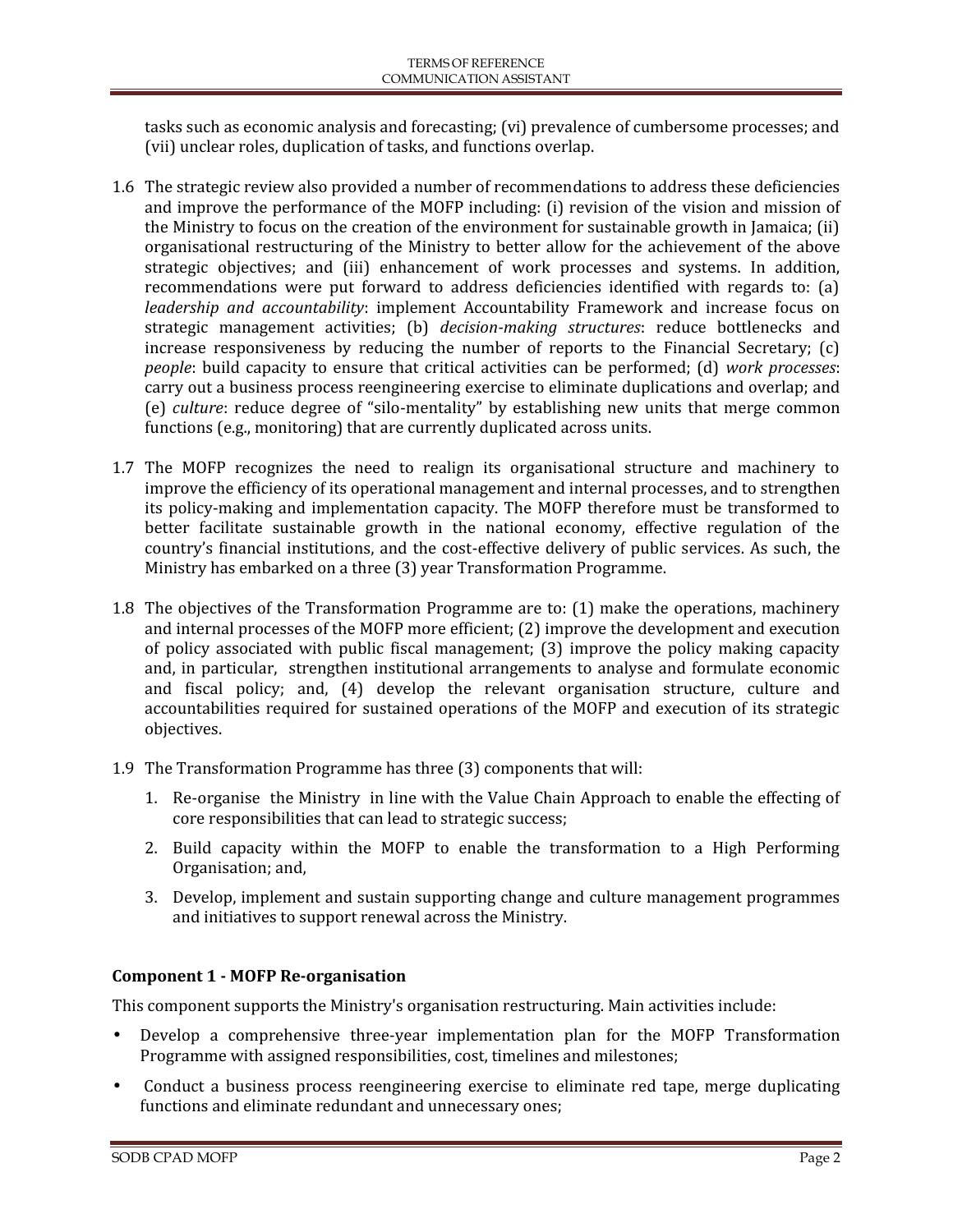- Definition of functional profiles and job descriptions for the new structure;
- Implementation of HR transition strategy and plan to move MOFP staff from the old structure to the new one;
- Adoption of new MOFP organisation structure (i.e., organisational chart, staffing levels, operating procedures);
- Prepare procedures manuals to support new/improved business processes;
- Conduct space audit to inform the reallocation of staff work space based upon new organisation structure;
- Establish ICT Governance Framework to enhance systems management; and
- Develop Performance Management and Accountability Framework, including the development of Service Level Agreements with clients.

#### **Component 2 - MOFP Competencies and Capacities**

This component provides a competency framework along with a robust capacity building programme to address skill and competency gaps. Activities include:

- Design and implement a competency framework for the Ministry;
- Carry out a comprehensive training needs assessment, followed by a training plan based on the needs assessment findings; and,
- Conduct training impact evaluations.

#### **Component 3 - Change Management and Communication**

This component supports the transformation of the Ministry's organisational culture. It should also lead to an improved understanding of the needs and behaviour of employees transitioning within macro-level organisational change and to promote transformation programme activities across the MOFP. This will be executed in collaboration with an external change management consulting firm. Main activities include:

- Design and implement a change management and communication plan to mitigate re organisation related risks;
- Apply behavioural insights to external business processes;
- Apply behavioural insights to internal business processes as part of the Transformation Programme, focusing on improving staff engagement, productivity and change management;
- Enhance capacity of MOFP staff to respond positively to change;
- Assure key stakeholders engagement throughout the MOFP transformation process.
- 1.10 To carry out its Transformation Programme, the MOFP will establish an implementation management structure with the following core elements:
	- i) creation of a dedicated Programme Management Office (PMO), responsible for ensuring full implementation of the programme. The PMO will be comprised of both consultants and MOFP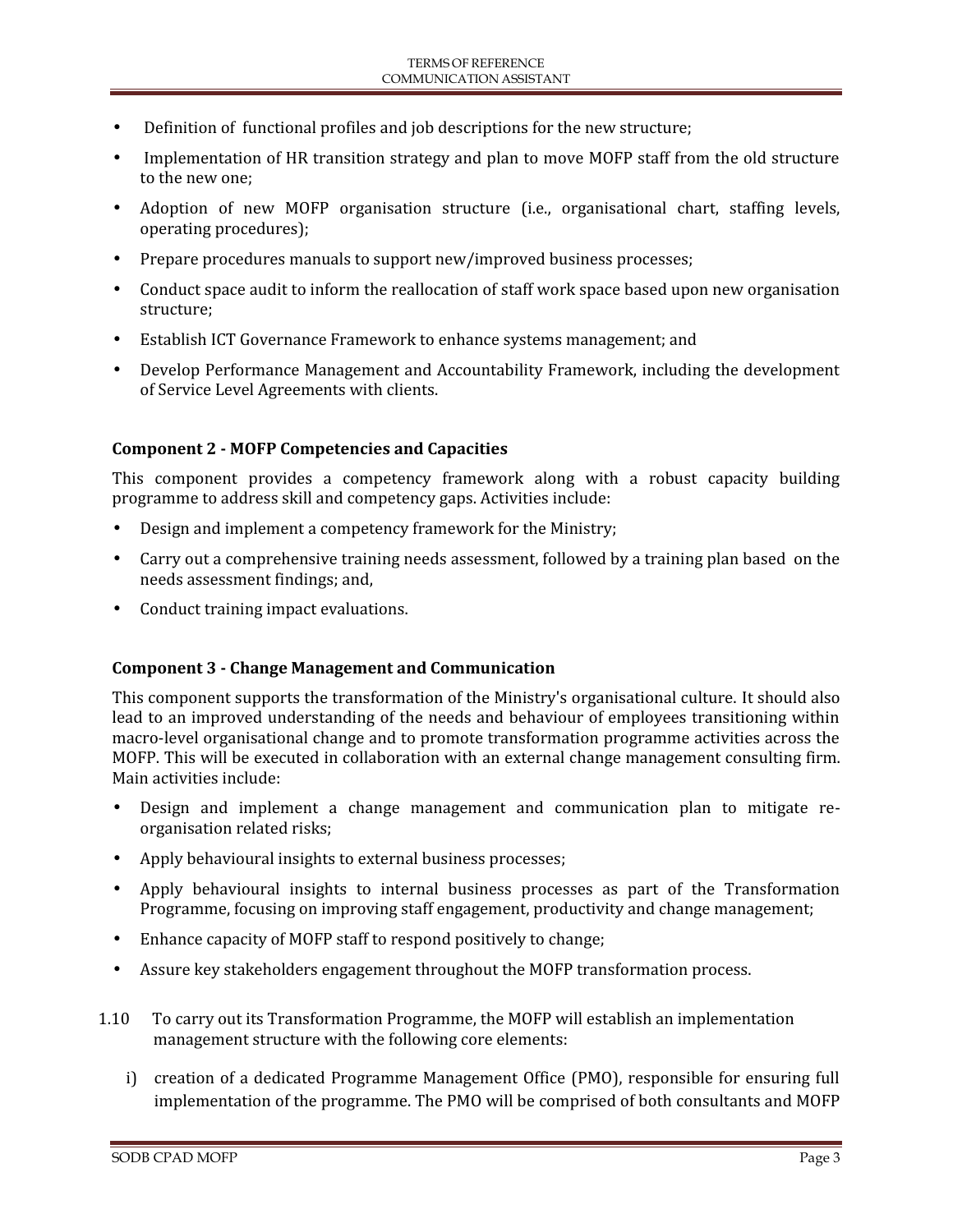staff who will provide the technical and advisory support to MOFP senior management for Programme implementation. The MOFP staff will work exclusively and on a full time basis in the PMO. The PMO will include:

- a. **PMO Director** manage the day to day operations of the PMO and have primary and direct responsibility for components one (1) and two (2);
- b. **Change Management consulting firm** will have direct and primary responsibility for component three (3) which will design and implement a change management strategy and plan based on the application of behavioural economics, as well as the attendant communication plan;
- c. **Project Technical Specialists** provide the management analysis and organisational development functions including business process reviews and the development of job descriptions;
- d. **Change Management and Culture Management Specialist** assist in the implementation of the change management strategy and plan as well as the implementation of the communication plan;
- e. **Portfolio Analyst** provide the financial management and project management support required for the successful operation of the Programme, as well as assisting in financial reporting and performance updates to International Development Partners.
- f. **Communication Assistant** Provide communications support to the Programme Management Office guided by the Communications Plan and supporting the Change Specialist and PMO Director.
- ii) Establishment of a Transformation Steering Committee (TSC) to support and supervise the implementation of the programme. The TSC, chaired by the Financial Secretary and composed of key stakeholders, will ensure robust program governance, strategic direction and oversight.
- iii) designation of change leaders and change agents in every unit of the organisation, selected from the MOFP staff.

# 1.11 **STRATEGIC PUBLIC SECTOR TRANSFORMATION PROJECT**

This is a project that is financed through a loan from the World Bank and is being implemented by the Ministry of Finance and Planning. The Project Development Objective (PDO) is to strengthen public resource management and support selected public sector institutions in facilitating a more enabling environment for private sector growth. The project has five(5) main components:

| Component I.   | : Strengthening the Public Investment Management System (PIMS)       |
|----------------|----------------------------------------------------------------------|
| Component II.  | : Strengthening the Budget Preparation Process and Results Based     |
|                | <b>Budgeting (RBB)</b>                                               |
| Component III. | : Adaptive Public Sector Approaches to Promote Fiscal Sustainability |
| Component IV.  | : Strengthening Property Tax Compliance and Administration.          |
| Component V.   | : Fostering Industrial Growth and Trade Facilitation                 |
| Component VI.  | : Project Management                                                 |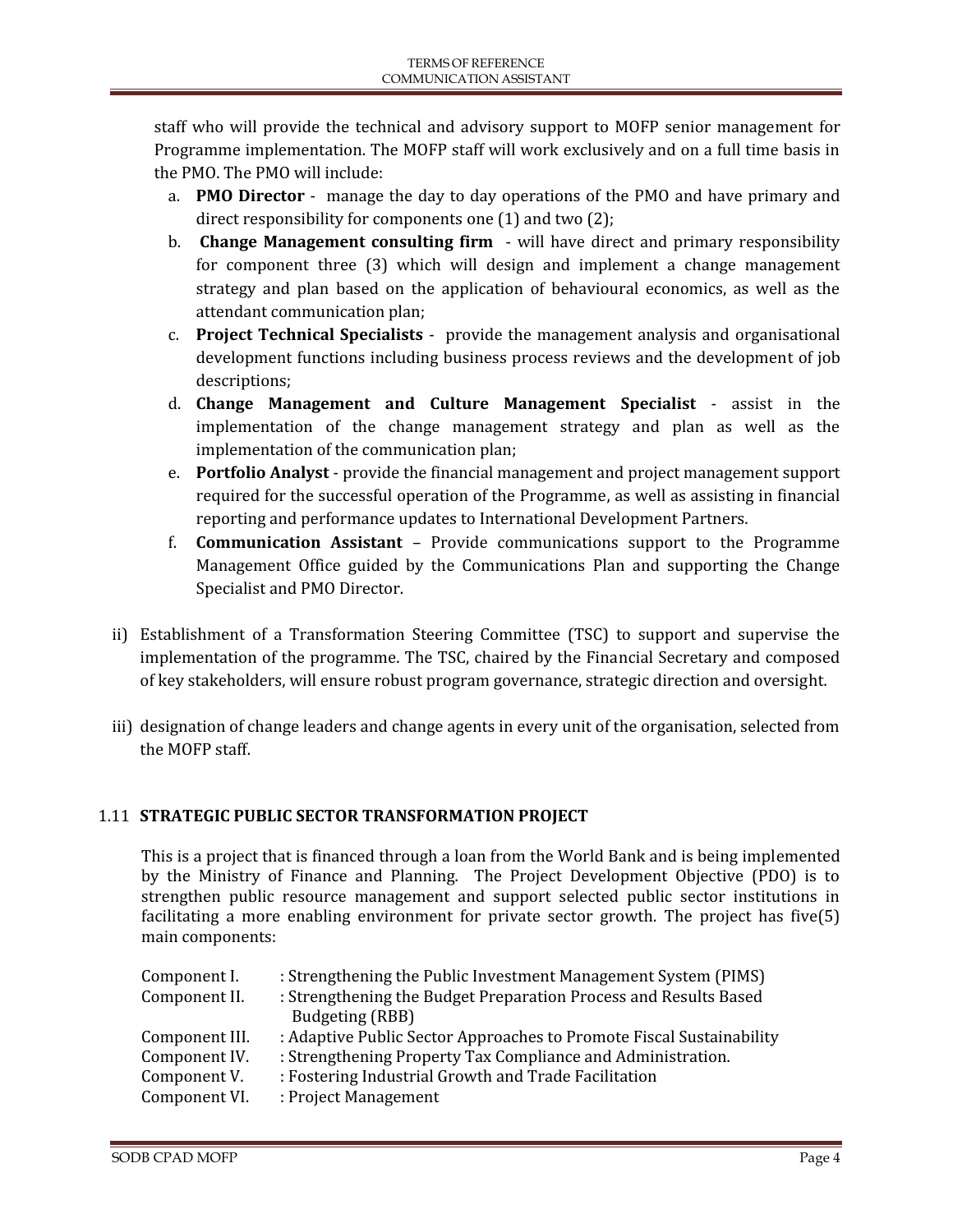### *Component III. Adaptive Public Sector Approaches to Promote Fiscal Sustainability*

This component will support measures to institutionalize the process of behavioural change to support new policy processes and provide just-in-Time Technical Assistance (TA) to take into account ad hoc needs of the government and to effectively take advantage of opportunities of intervention when they arise, enabling to bridge policy and implementation gaps revealed in the course of project implementation.

## **2.0 NATURE AND DURATION OF ASSIGNMENT**

2.1 The Ministry has embarked on implementing the accepted recommendations and various proposals arising from the 2013 Strategic Review along with recommendations from previous work done. To this end, the Ministry is seeking to secure the services of a **Communication Assistant** for a **period of two (2) years** with the potential for renewal based on satisfactory performance and the needs of the Programme.

#### **3.0 SCOPE OF WORK**

- 3.1 Reporting directly to the PMO Director and working closely with the Change Management Specialist, international change and culture management partners, other stakeholders and the other members of the PMO team, **the Communication Assistant** will support the development and implementation of the Communications Programme. The incumbent will create and implement strategies for the effective message delivery to the stakeholders within the MoFP. This will be done through the submission of monthly progress reports on activities conducted.
- 3.2 The Communications Assistant will perform the following duties:
	- 1. Collaborate with Change & Culture Specialist and Behaviourial Insights Team (BIT) to develop & deliver communications programme;
	- 2. Develop content for communications (posters/flyers/newsletters/pamphlets etc.) to be used by the PMO.
	- 3. Develop the concept for visual communications;
	- 4. Support change and culture management interventions with senior leadership and other relevant stakeholders to maintain morale and support for change;
	- 5. Support information sharing sessions/presentations pertaining to change management, team building and project planning and implementation.
	- 6. Provide appropriate briefing to enable informed decision making about the approach and direction of the Transformation Programme;
	- 7. Work closely with the Communications & PR Branch of the Ministry to ensure consistency and conformity with communications emanating from the PMO.